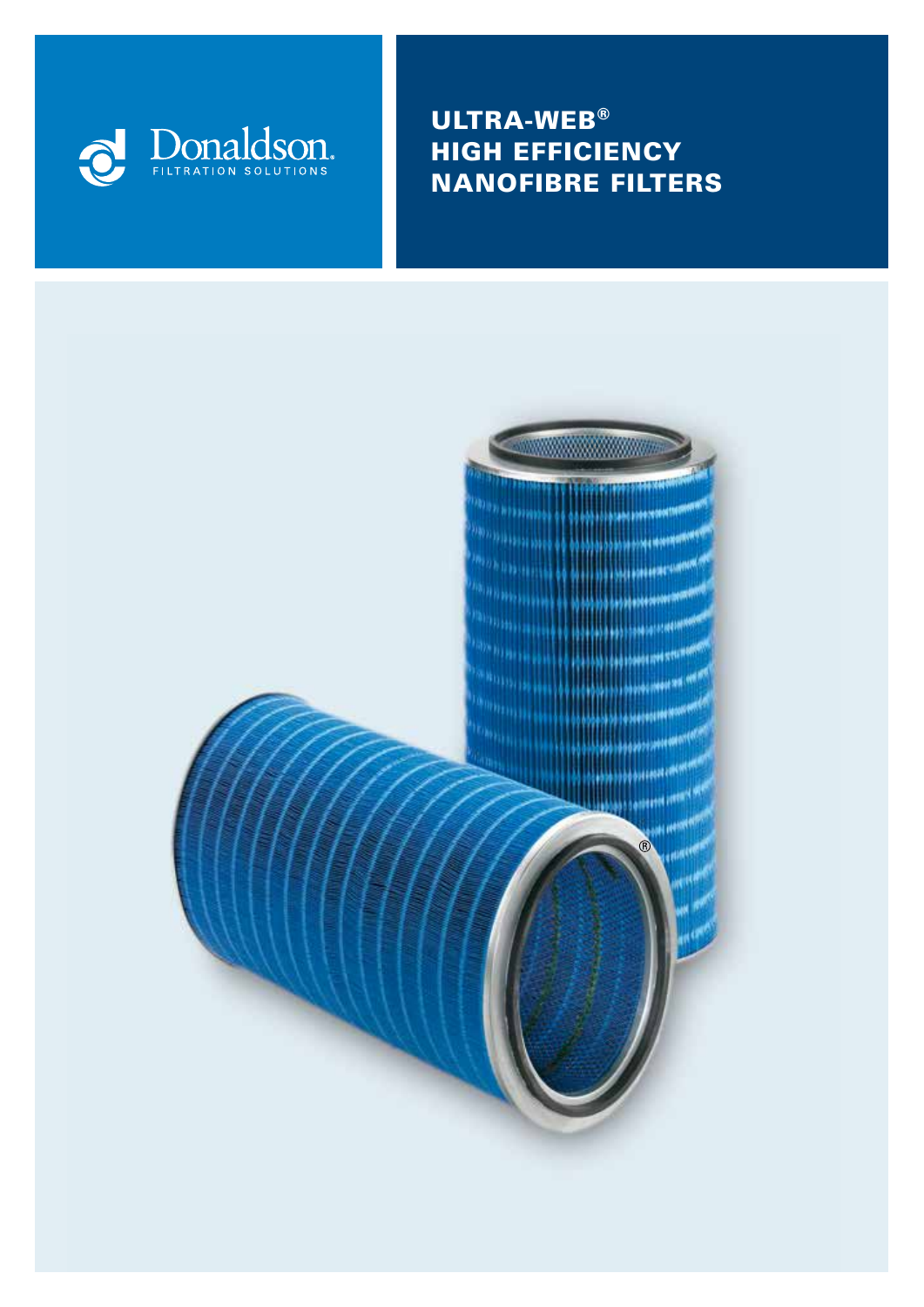# **Longer Life, cleaner Air, Cost Savings**

#### The Ultra-Web® Advantage is cleaner Air

Nanofibres are scientifically proven to have an advantage in efficiency and pressure drop. Ultra-Web® nanofibres contain Donaldson proprietary technology and are made with an electrospinning process that produces a very fine, continuous fibre of 0,2 – 0,3 micron in diameter to form a permanent web-like net with very fine interfibre spaces. This nanofibre "web" is constructed on a variety of media, resulting in:

- Advanced media that captures submicron and larger dust particles
- A media that traps dust on the surface and promotes self-cleaning
- Better pulse cleaning and lower stabilized pressure drop
- Cleaner air, longer filter life, and greater cost savings





10 Micron



10 Micron Cellulose/Synthetic Media Blend

#### Nanofibres are smaller than a Fly Eye!

Ultra-Web® nanofibres are the smallest synthetic fibres used in filtration today. To put it into perspective, compare Ultra-Web® nanofibres to the eye of a fly.







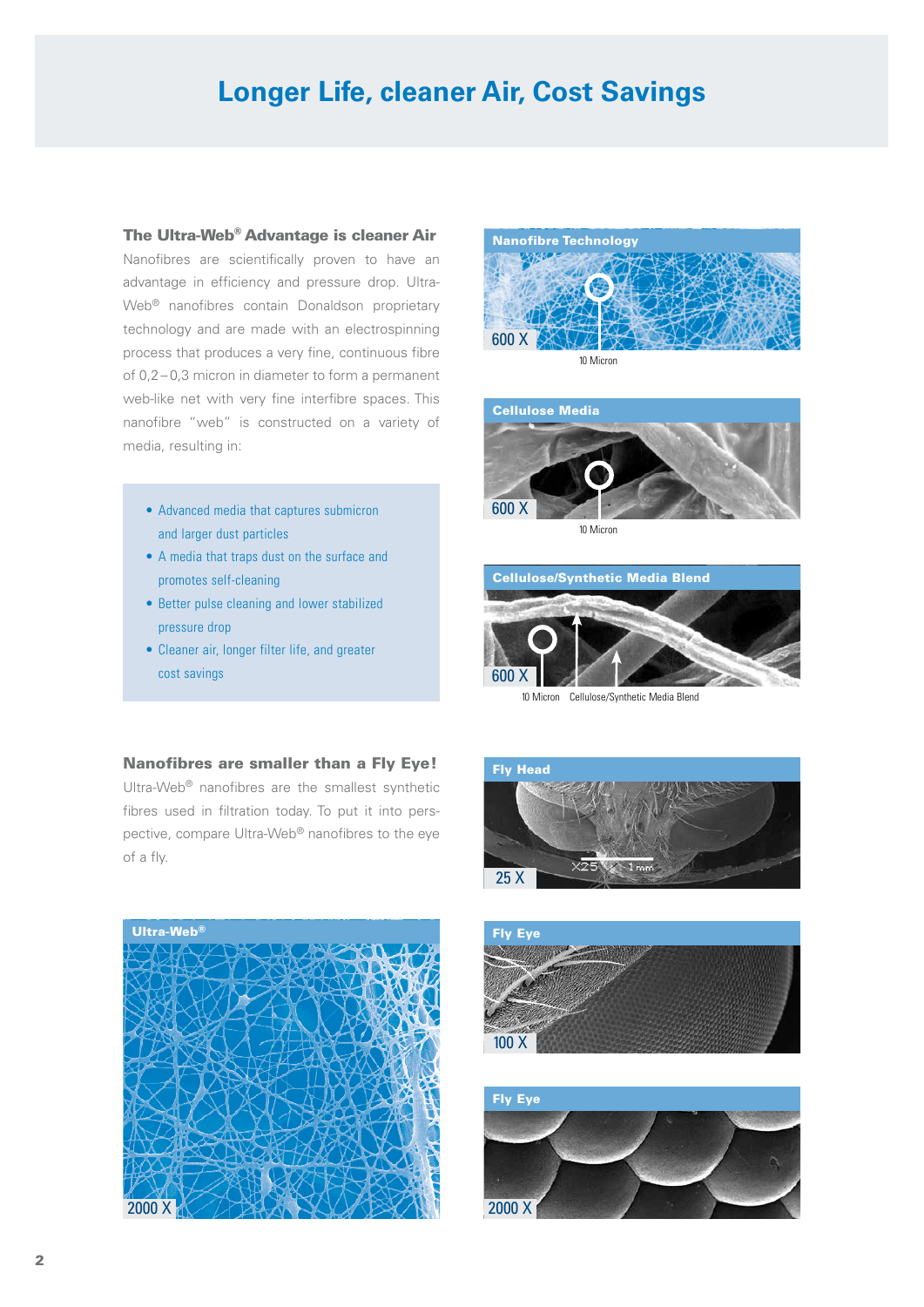## **Lasts longer**

#### Ultra-Web® Filters last up to 2 times longer

Pressure drop starts high and rises quickly with depthloading commodity filters such as plain cellulose or cellulose/synthetic (80/20) media blends. Ultra-Web® nanofibre technology provides phenomenal surface loading ability and superior dust release capabilities due to its nano-fine interfibre spaces. Filtration scientists have long attributed surface loading with lower operating pressure drop over a much longer period of time. As a result, the web-like nanofibre technology allows Ultra-Web® filters to last up to 2 times longer than commodity filters.



#### Ultra-Web® captures what the Eye can't see

Only Ultra-Web® efficiently captures submicron dust particulate. Cellulose and 80/20 blend media are not efficient enough to rate on submicron dust particulate. Typical cellulose and 80/20 blend media are rated to capture 1– 3 micron dust particles and some competitive 80/20 blend media is only rated to capture larger 3 –10 micron particulate.

#### Surface-Loading promotes Self Cleaning





Ultra-Web® nanofibre media is loaded with ISO fine dust. Dust particles collect on the surface of the media and clean off easily while the substrate stays clean. A depth-loading filter would allow dust particles to penetrate deeply into the substrate where they build up and choke off the airflow.

- Ultra-Web<sup>®</sup> provides 40% lower emissions on 1micron dust particles
- Ultra-Web<sup>®</sup> provides 58% lower emissions on 0,5micron dust particles
- BIA dust class M efficiency
- Start up efficiency  $-99.9%$  on  $0.2-2$  micron dust particles
- Reflects highest industry standard
- High operational efficiency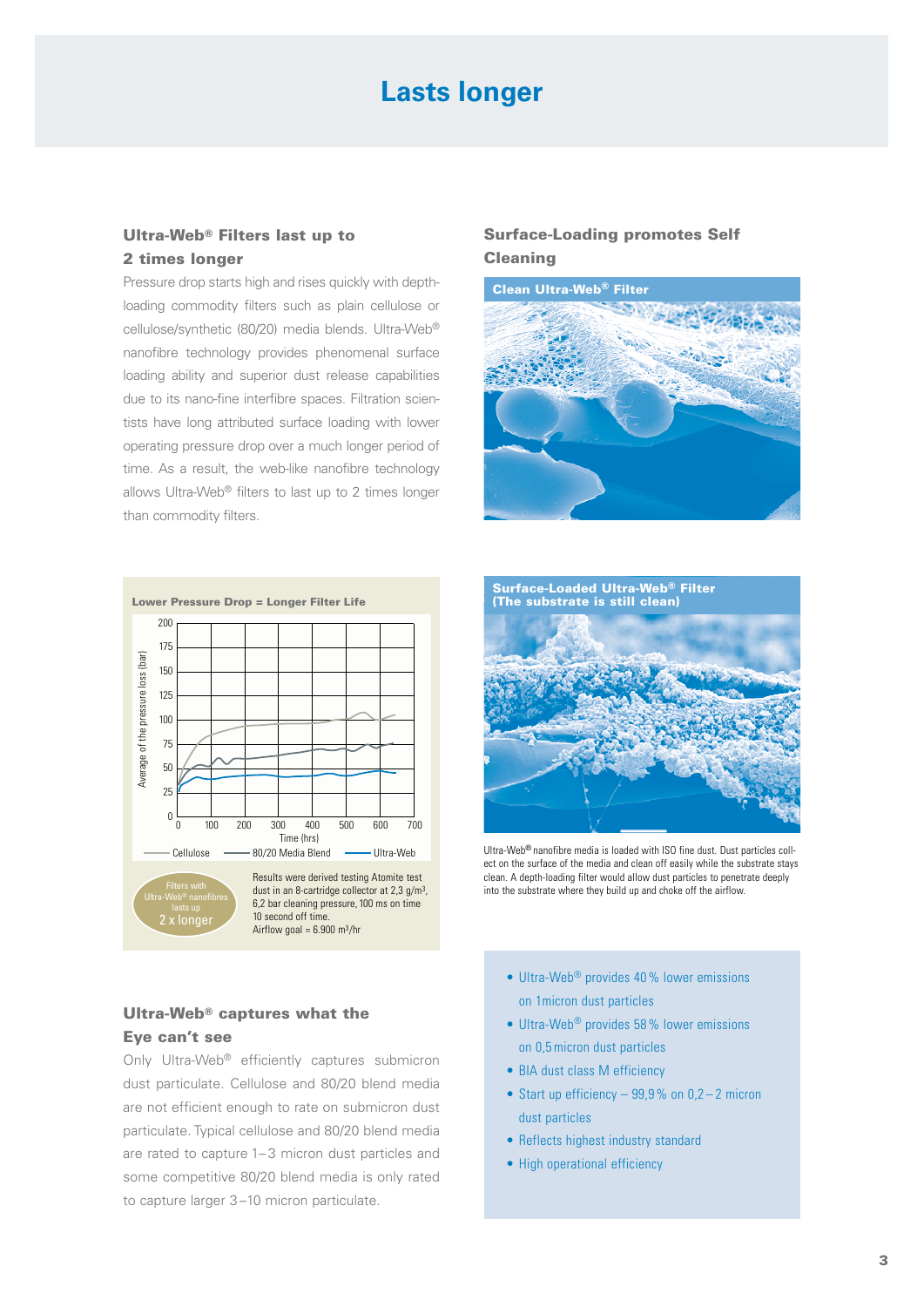# **Saves Money**

#### Ultra-Web<sup>®</sup> improves the Bottom Line Lower Pressure Drop saves Energy

Count on significant savings with the most powerful filtration media available. Cartridge and panel filters made with Ultra-Web® nanofibre technology last longer, resulting in fewer filter changes, lower replacement and labor costs, and less production downtime. Extraordinary surface loading performance provides lowest pressure drop and significant annual energy savings.

|                             | <b>Standard</b><br>media | Ultra-Web <sup>®</sup><br>media |
|-----------------------------|--------------------------|---------------------------------|
| Filter elements (No.)       | 24                       | 24                              |
| Airflow (m <sup>3</sup> /h) | 10,600                   | 10,600                          |
| Operating Delta P (daPa)    | 125                      | 75                              |
| Installed fan power (kW)    | 15                       | 15                              |
| Power consumption (kW)*     | 5.05                     | 3.03                            |
| Annual energy use (Euro)    | <b>EUR 1,616</b>         | <b>EUR 970</b>                  |

Reduces Energy Costs by 25 to 50%

\* Consumed kW to overcome the filter operating pressure

This is one example of energy savings due to lower pressure drop. Energy savings can further increase with larger collectors. These energy savings are calculated based on the following assumptions. Cartridge collector running 4,000 h per year and energy costs are 0.08 Euro per KWh.

Annual total

#### See the Savings add up with Ultra-Web®

Cellulose or 80/20 commodity filters cost less than Ultra-Web®, but Ultra-Web® nanofibre filters save you more money in the long run, particularly with energy savings that can't be beat. No other filtration technology provides the powerful combination of higher efficiency and cleaner air, lowest pressure drop and longer life, plus high energy savings.

| Savings up to<br>Fewer Changeouts save Energy, Maintenance & Filter Costs |                                                  |                                             |                          |                                |  |  |
|---------------------------------------------------------------------------|--------------------------------------------------|---------------------------------------------|--------------------------|--------------------------------|--|--|
|                                                                           | No. of<br>Ultra-Web <sup>®</sup> filter elements | Annual maintenance &<br>filter cost savings | Annual energy<br>savings | <b>Total annual</b><br>savings |  |  |
|                                                                           | 8                                                | <b>EUR 85</b>                               | <b>EUR 216</b>           | <b>EUR 301</b>                 |  |  |
|                                                                           | 12                                               | <b>EUR</b> 54                               | <b>EUR 232</b>           | <b>EUR 286</b>                 |  |  |
|                                                                           | 24                                               | <b>EUR 108</b>                              | <b>EUR 646</b>           | <b>EUR 754</b>                 |  |  |
|                                                                           | 36                                               | <b>EUR 161</b>                              | <b>EUR 970</b>           | EUR 1,131                      |  |  |
|                                                                           | 48                                               | <b>EUR 215</b>                              | EUR 1,293                | <b>EUR 1,508</b>               |  |  |
|                                                                           | 72                                               | <b>EUR 322</b>                              | EUR 1,939                | <b>EUR 2,261</b>               |  |  |
|                                                                           | 96                                               | <b>EUR 430</b>                              | <b>EUR 2,586</b>         | EUR 3,016                      |  |  |

Maintenance and filter replacements calculation are based on a comparison of standard media cartridges and Ultra-Web<sup>®</sup> cartridges. Standard media filters are replaced after 4.000 h, Ultra-Web filters after 6.000 h. Standard media is priced at 100 Euro, Ultra-Web® at 145 Euro. Labor rate equals 55 Euro per hour, filters are replaced at a rate of 16 filters per hour. Cartridge collector running 4.000 h per year.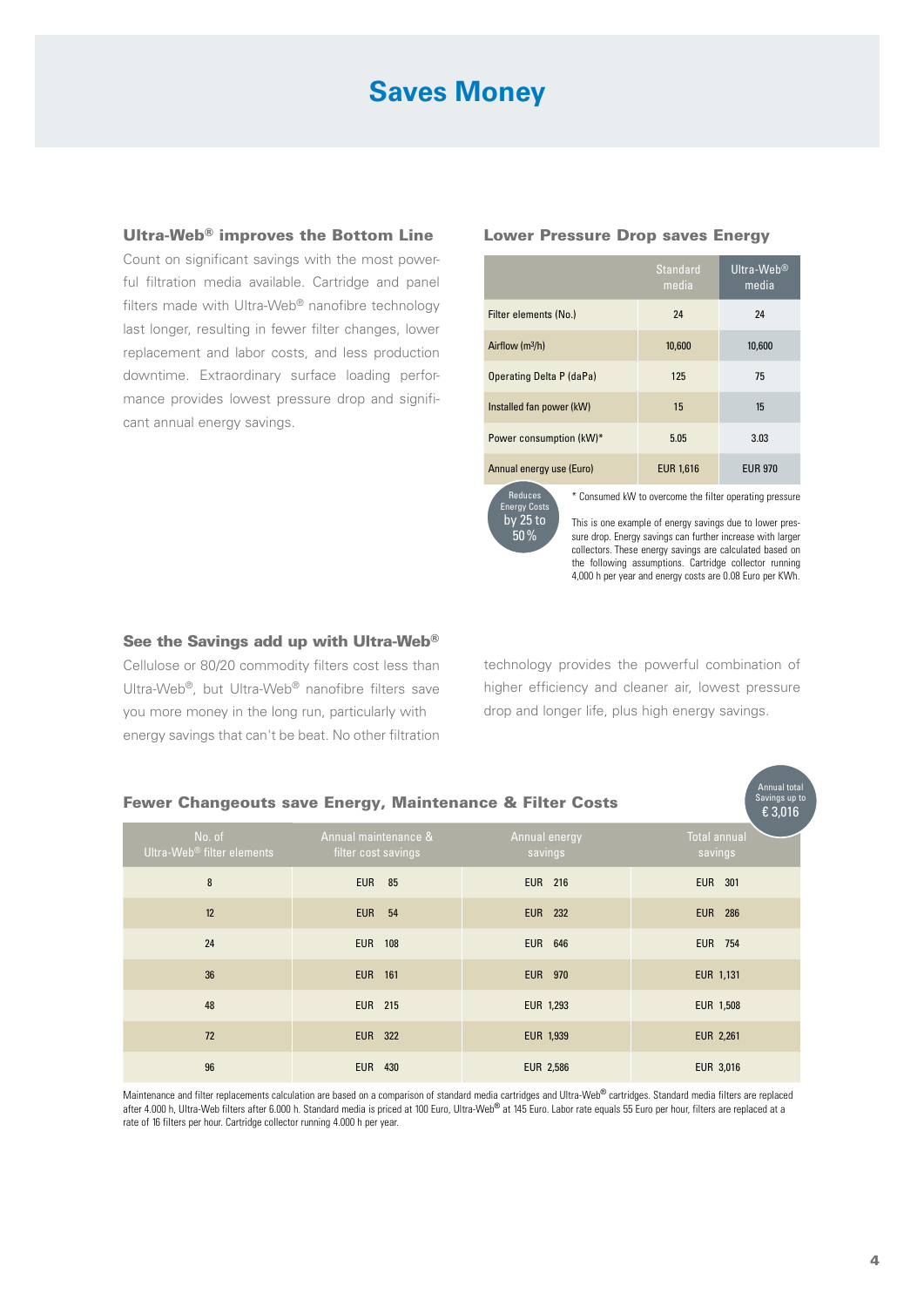# **Proven Performance**

#### Cleaner Air

• Captures submicron particles with innovative nanofibre technology and pre-HEPA MERV 13 efficiency

#### Longer Filter Life

• Lasts up to 2 times longer than cellulose or blended media, depending on the application

#### Greater Cost Savings

• Provides the best value and long-term savings

#### For all Collectors

- Ultra-Web® filter media is standard available on all Donaldson Torit® DCE® cartridge, panel and PowerCore® dust collectors.
- Ultra-Web filters are available for all popular collectors:
	- AAF Kemper
	- Camfil Farr MAC
	- Coral Plymovent
	- Delta Neu Sult
		-
	- Handte Tama
	- Keller TDC